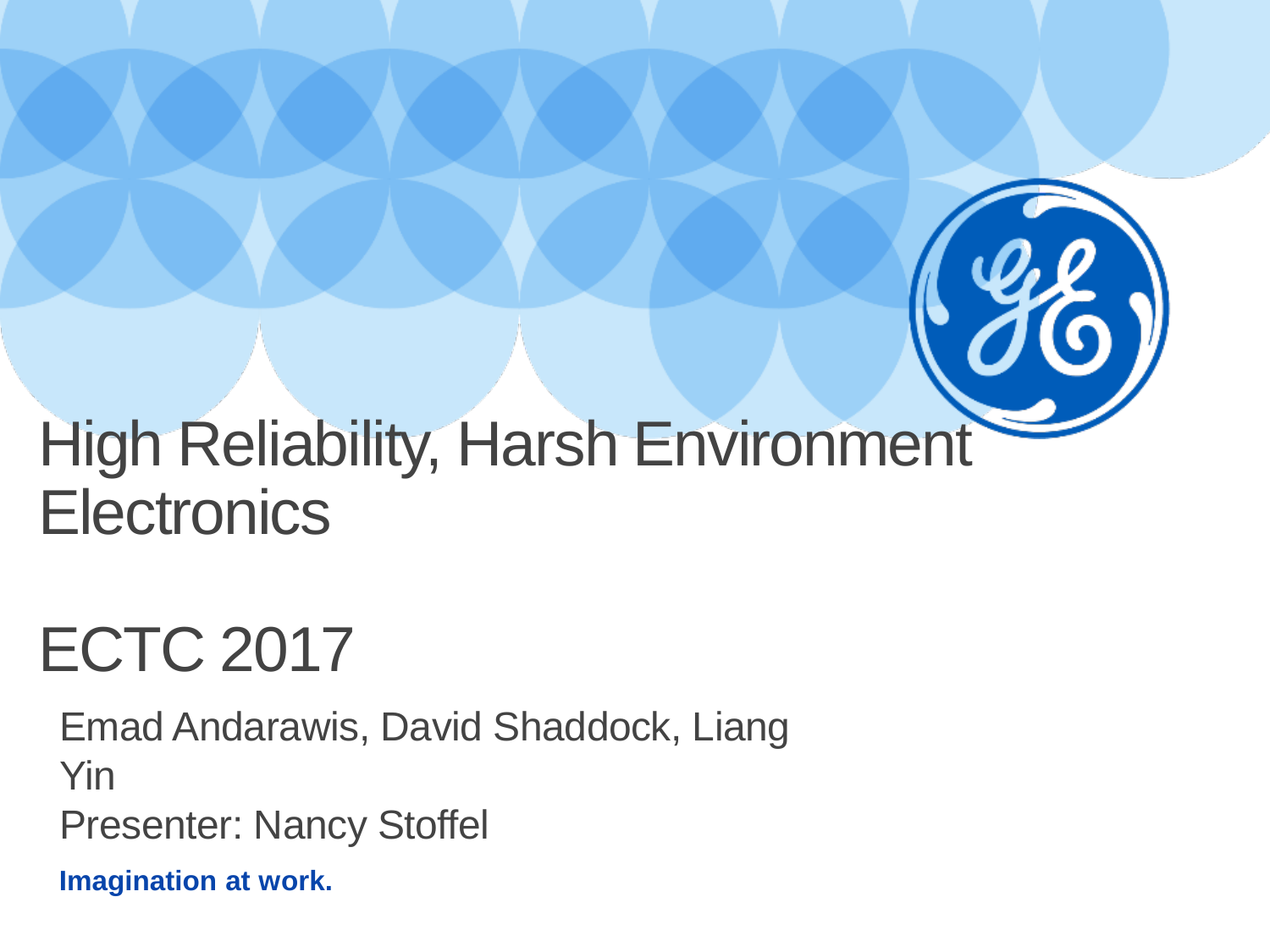#### High Reliability Harsh Environment **Electronics**

#### **Reliability challenges at high temp:**

•Industry driven by O&G: 1-2K hours of life at 210-225C •Long Un-accelerated testing time (Years!)

**Performance challenges at high temp:** •Parameter shifts over temperature and time •Integration potential



#### Reliability and performance go down with temperature, so does our ability to assess them!

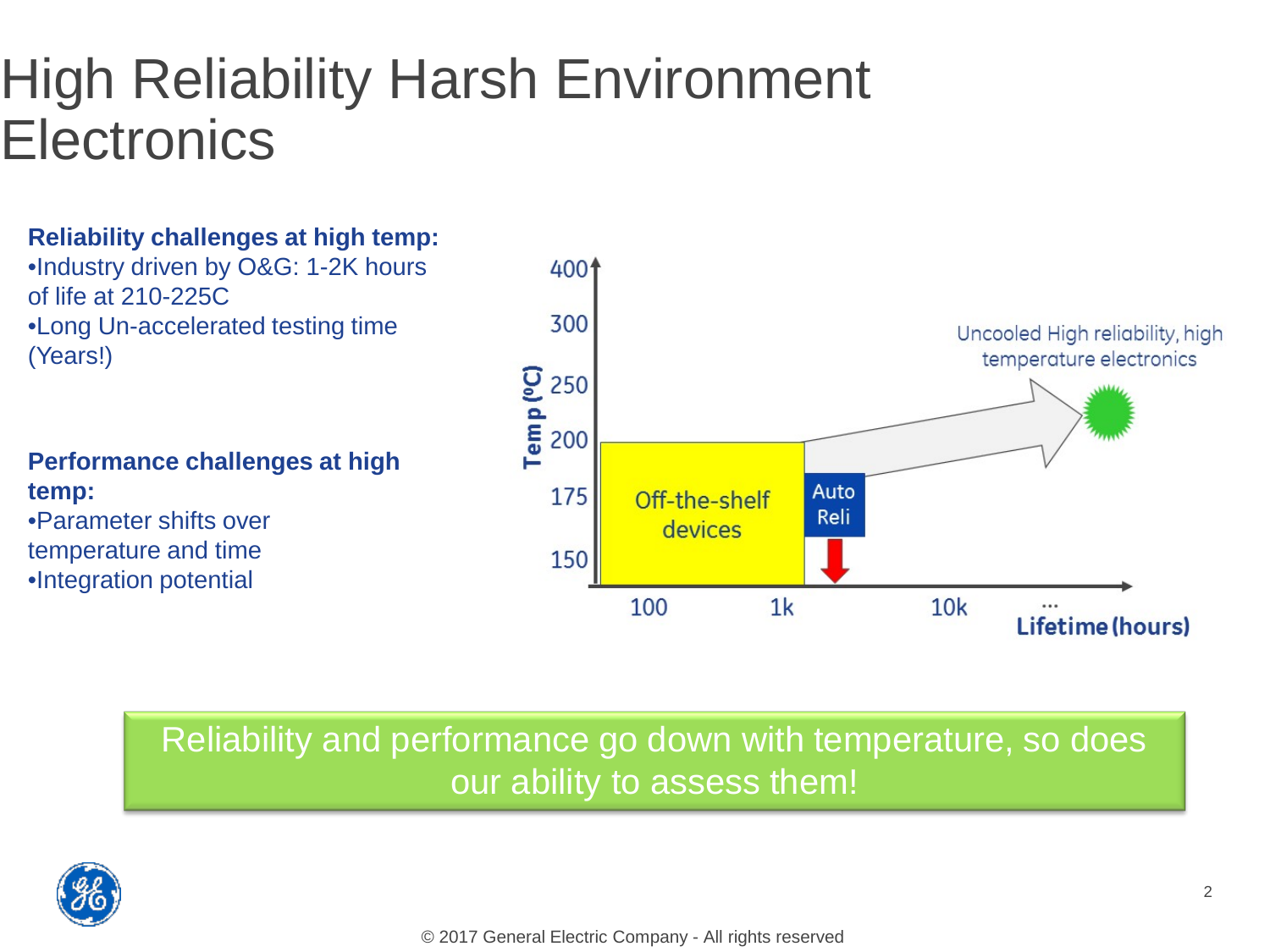#### High temp reliability and challenges



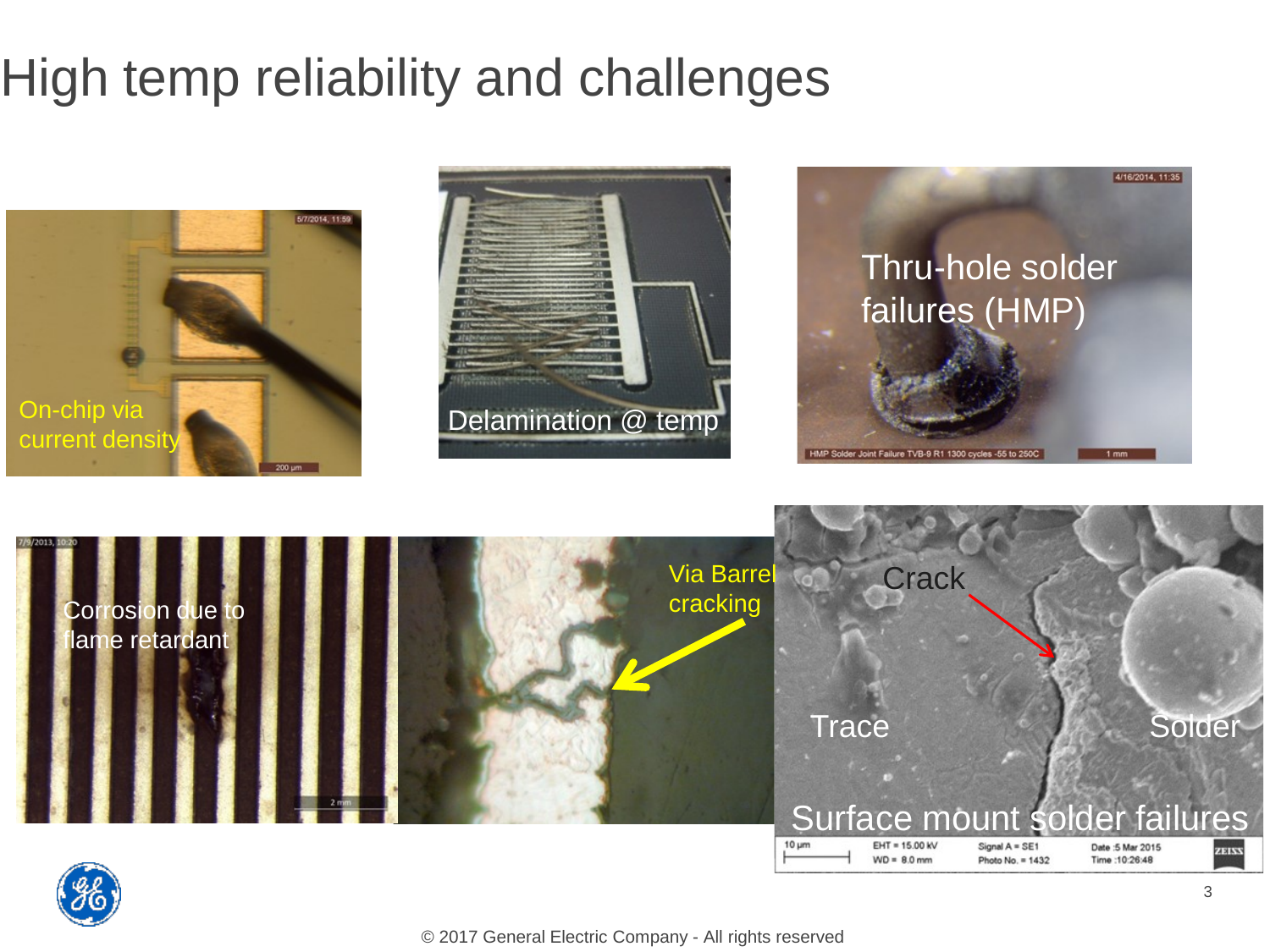#### Reliability assessment approach and test capabilities







Thermal shock chambers HTS to 704°C<br>
-70 to 350 & 370°C<br>
High Temp Vibration to 300°C

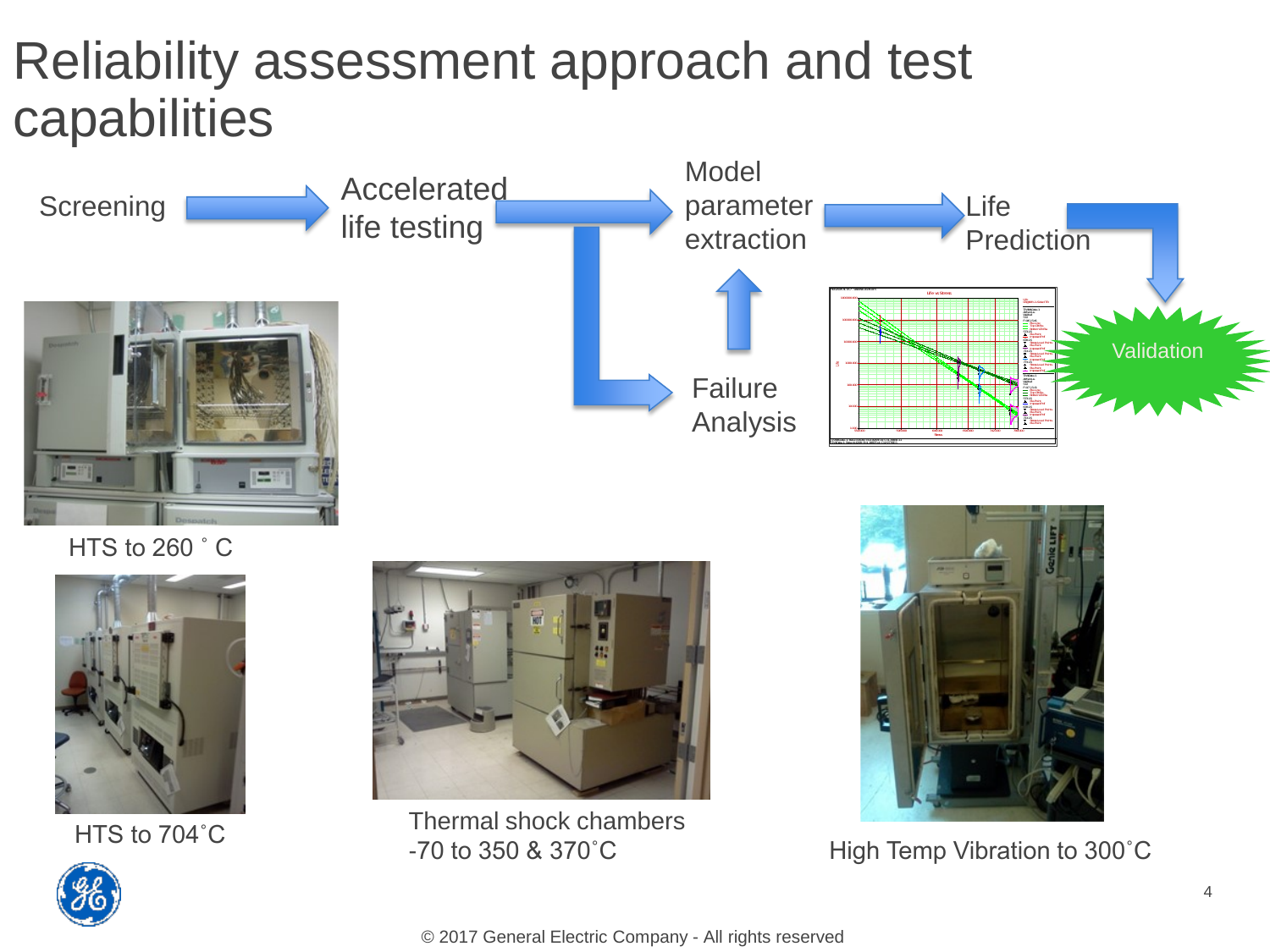### High Temperature Circuit Substrates



Laminates attractive from cost, circuit density and assembly perspective. Suitability for high temperature, high reliability applications unknow.

Screen laminates with common circuit board test methods: via thermal cycling, weight loss, peel strength, and surface insulation resistance (SIR).

Materials selected from those with high  $T<sub>g</sub>(>250°C)$ , low CTE<sub>z</sub>, and modulus.



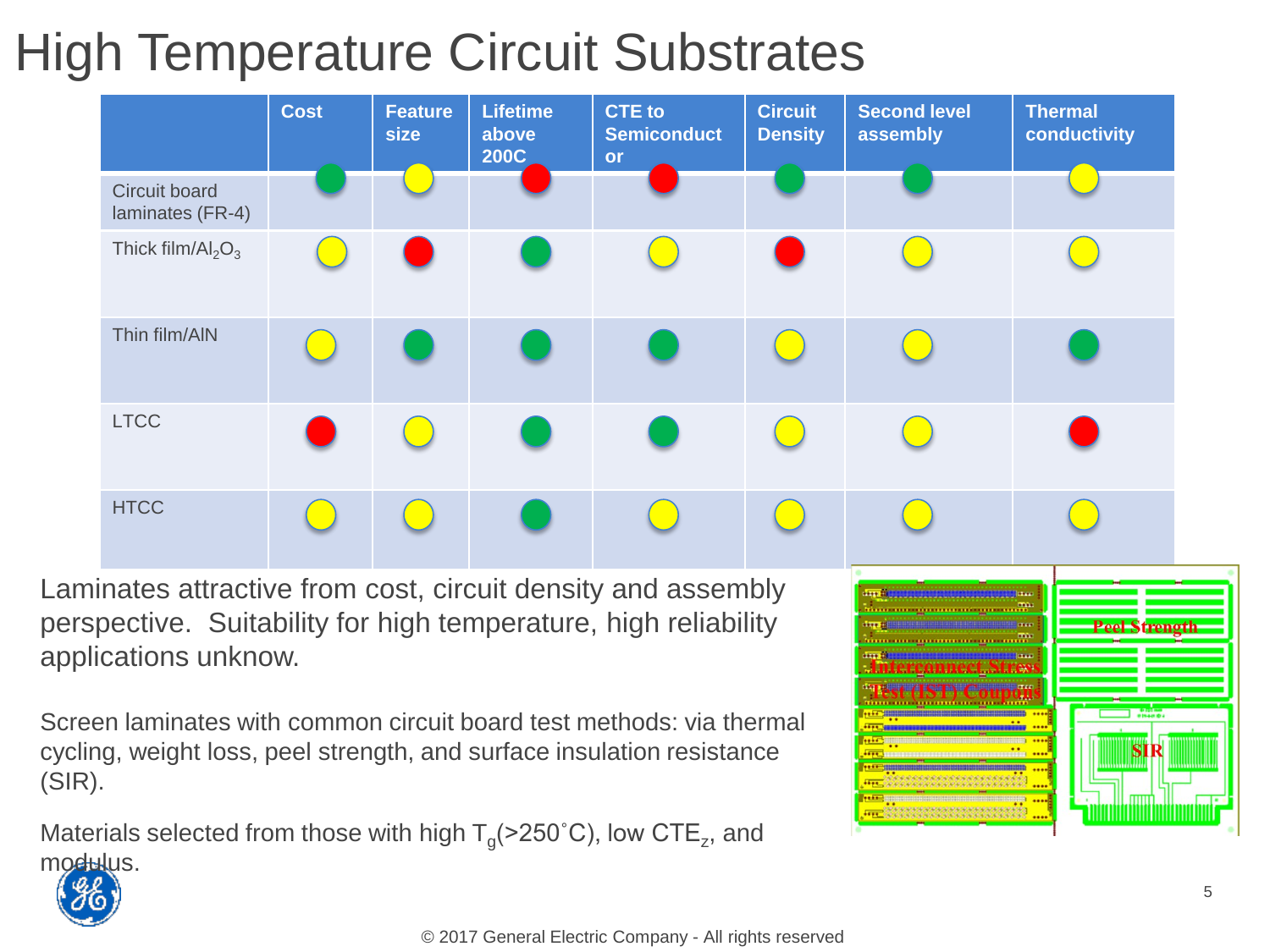#### Isothermal Aging at 200˚C Images

|                         | Polyimide 1        | Polyimide 2                                                                | Polyimide 3    | <b>PTFE</b>              |
|-------------------------|--------------------|----------------------------------------------------------------------------|----------------|--------------------------|
| $\overline{0}$<br>hours | $-$                | $\frac{1}{2}$ and $\frac{1}{2}$<br>-----------                             | $\Box$ . where | mm                       |
| 4000<br>hours           | $-10000$           |                                                                            | <b>Primer</b>  | $\sim$                   |
| 5000<br>hours           | ,,,,,,,,,,,,,,,,,, | $\frac{1}{\sqrt{2}}\frac{1}{\sqrt{2}}\frac{1}{\sqrt{2}}\frac{1}{\sqrt{2}}$ | $-0.00000$     | $\overline{\phantom{a}}$ |
| 6000<br>hours           |                    | <b>Williams</b>                                                            |                | PTFI<br><b>ENGINEER</b>  |

Polyimides have little remaining structure after 5000 hours (~5%wt loss). PTFE is still surviving >8000 hours at 200˚C.

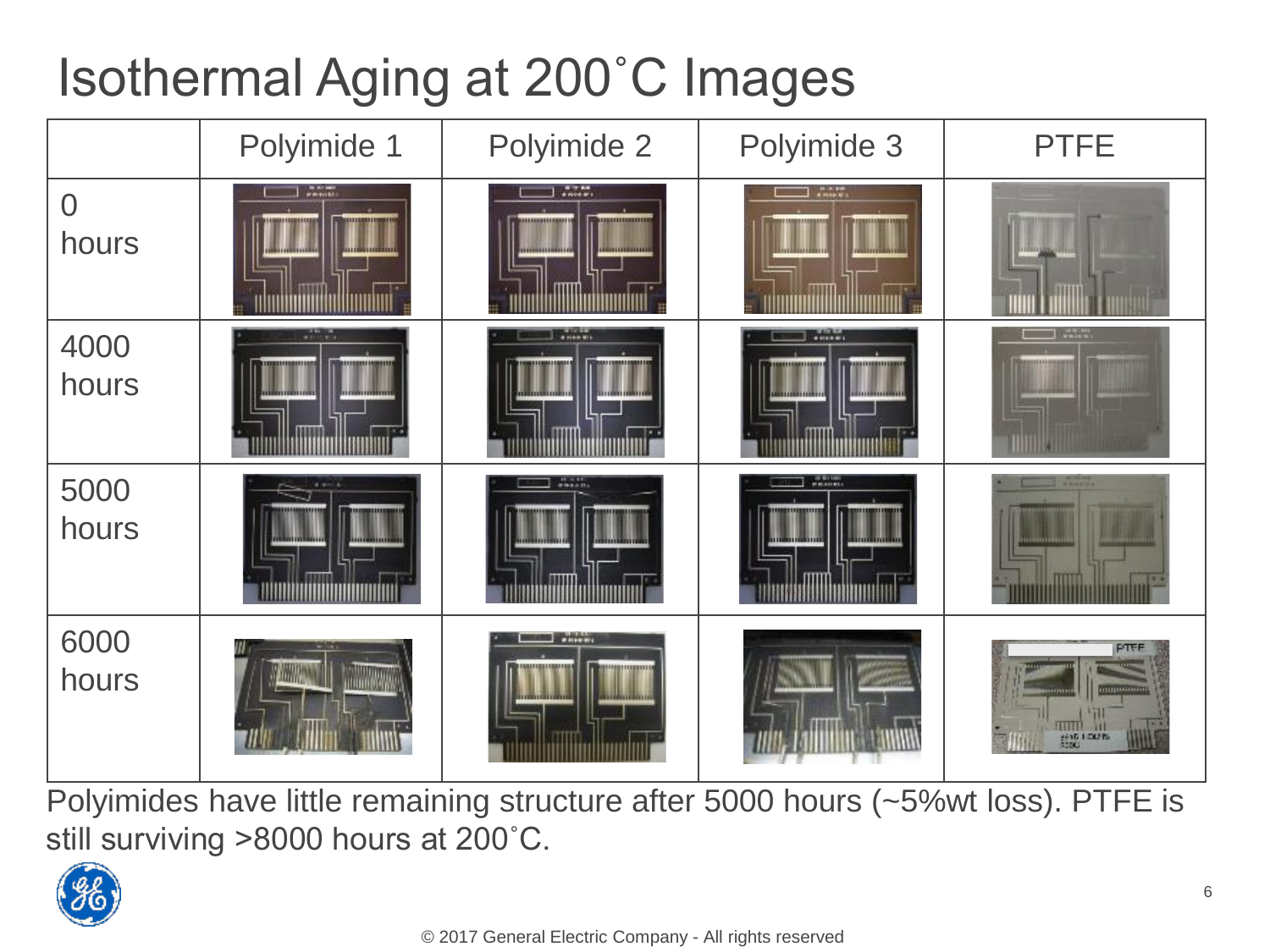## Solder Model Characterization



© 2017 General Electric Company - All rights reserved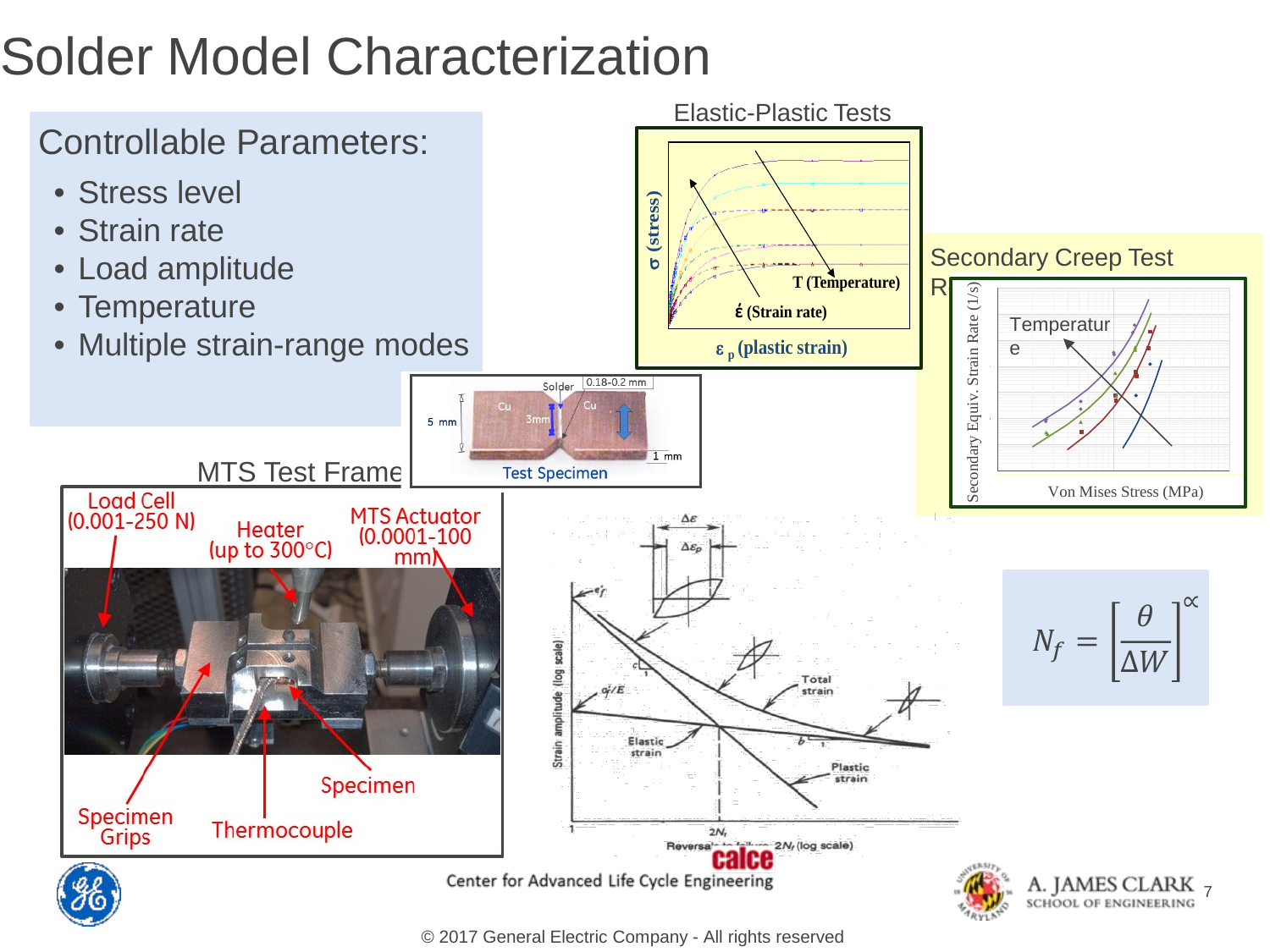### Reliability model development example:



© 2017 General Electric Company - All rights reserved

Std=0.3589; B=3.3687E+4; C=6.9597E-16; n=3.9307